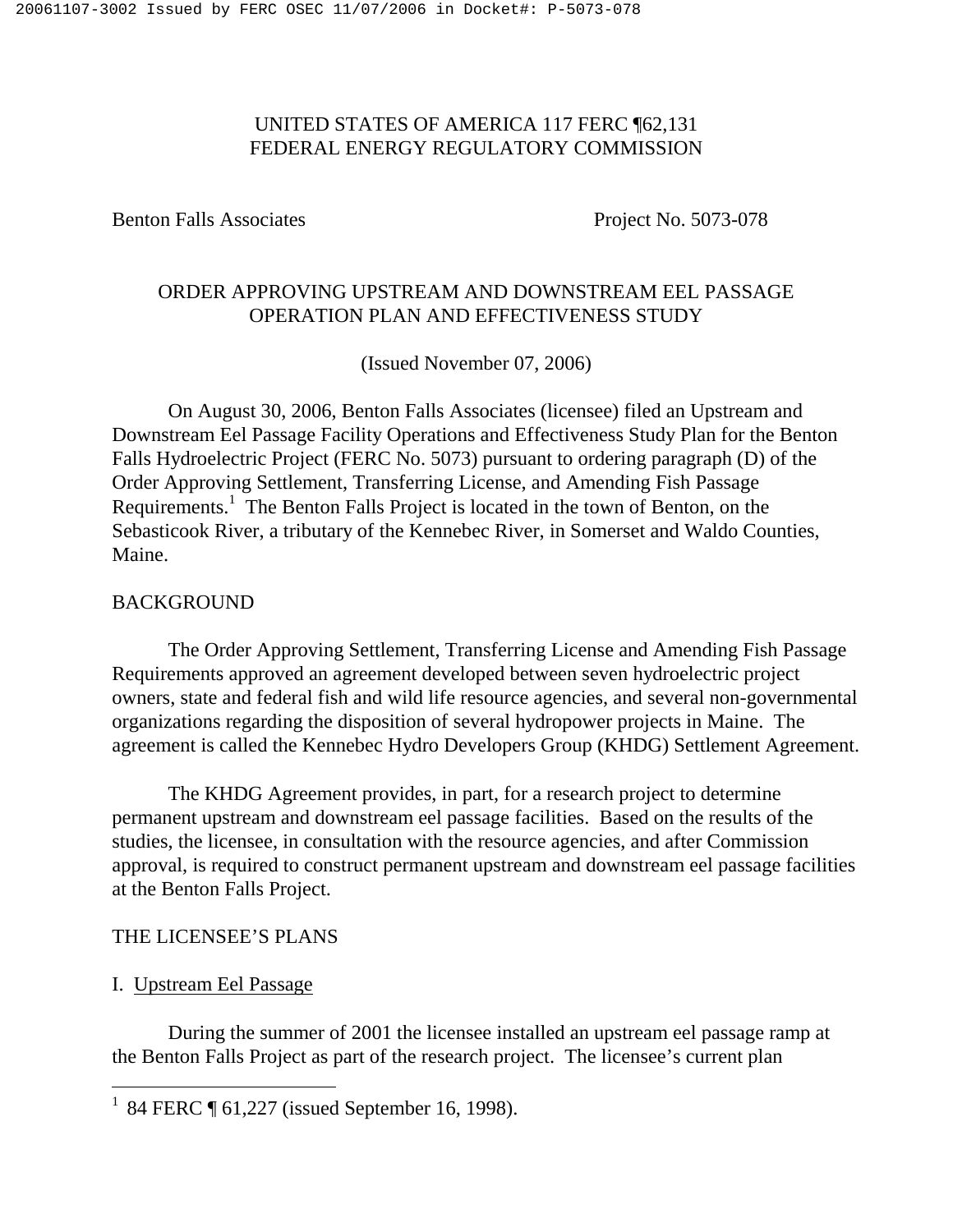describes the components of the permanent eel passage facility, the specific operational procedures for start-up, daily operation and shut-down of the facility.

A. Operation

The licensee stated that the ramp is sited and operated to pass juvenile eels. The licensee stated that the eel ramp is maintained and operated in consultation with the Maine Department of Marine Resources (DMR). The licensee proposed to have the ramp ready for operation by June 1 each year and operated until September 15 or a date mutually agreed upon with the DMR. The licensee added that the operational plans and schedule for the eel ramp will be reviewed annually and amended, if necessary, to address any problems identified in the previous year.

B. Effectiveness Study

The licensee provided a summary of upstream eel passage data for the Ft. Halifax and Benton Falls Projects as referenced in the 2005 Kennebec River Anadroumous Fish Restoration Annual Progress Report prepared by the DMR and Maine Atlantic Salmon Commission (ASC). The data showed a maximum of 231,859 eels passed the Benton Falls Project in 2001 and a minimum 469 eels passed in 2005. The licensee added problems with the catch box lead to less than anticipated catch data for 2005. Nevertheless, the licensee stated that based on five years of monitoring data, the upstream eel ramp provides effective passage of migrating eels and therefore, the licensee does not propose further effectiveness testing. However, the licensee added, the DMR has indicated it would to continue monitoring upstream eel passage.

## II. Downstream Eel Passage

The licensee stated that the downstream eel passage facility consists of an aluminum grate screen that overlay the trash racks of the large generating unit at the project. The licensee added that the upper seven-foot section of the intake rack has closed-spaced racks to assist in downstream passage. The licensee stated that its eel protection screen is designed with one-inch clear spacing to overlay that portion of the existing rack which has three-inch spaced bars, in the lower 30 feet of the intake, in order to prevent downstream migrating eels from entering the turbine area.

A. Operation

The licensee proposed to install the eel screen by September 1 of each year and operate the facility with the screen in place until the earlier of November 30 or a date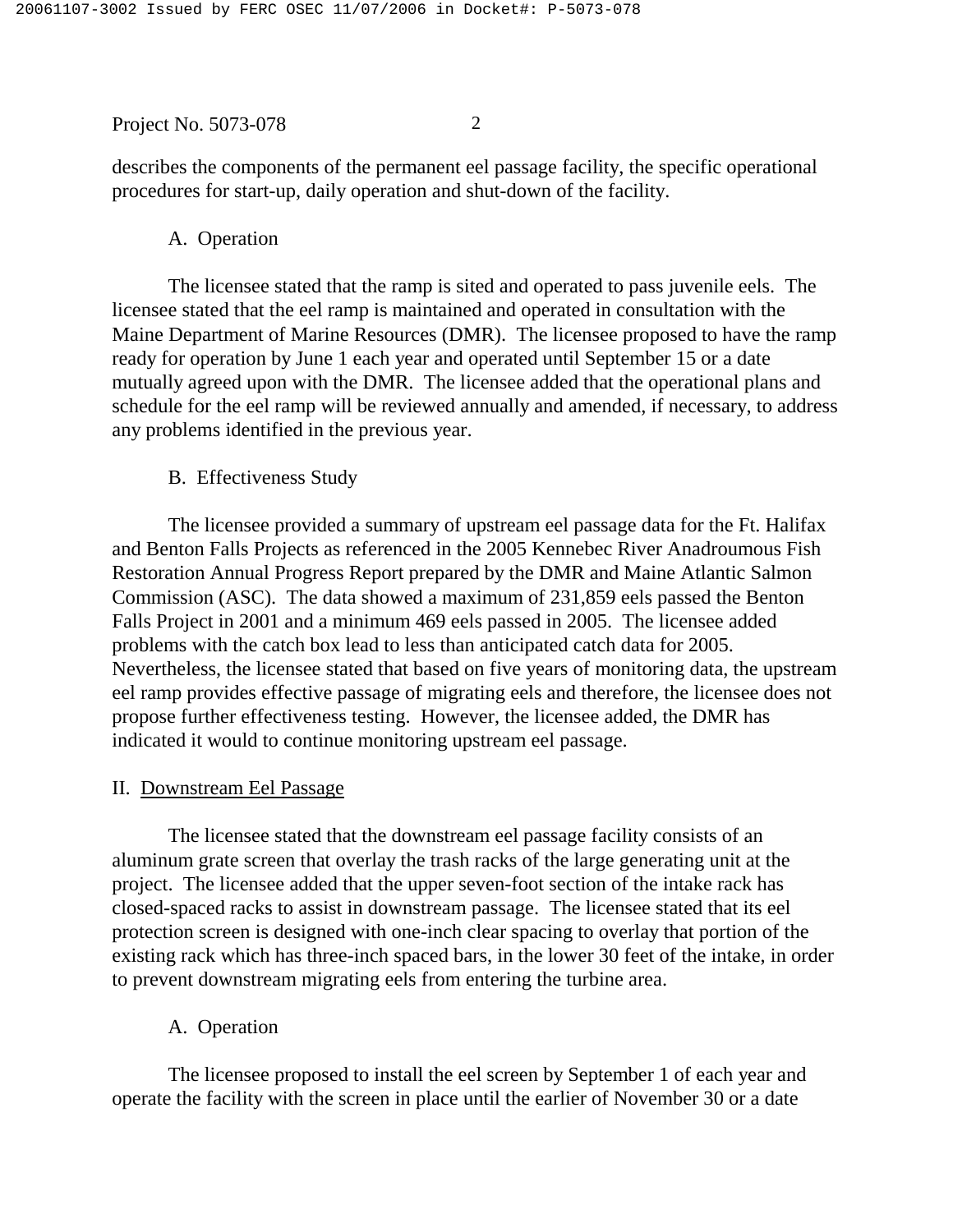mutually agreed upon with the DMR. The licensee stated it would contact the DMR if it has any problems during the annual start-up operations. The licensee added that the screen would be in place during the nighttime hours and likely during the daytime hours as well, although the licensee proposed to retain the option to lift the screen during the daytime hours. The licensee stated that the screen would be cleaned as needed using the plant's hydraulic trash rake.

The licensee proposed not to use the small generating unit no. 2 during nighttime hours unless protection measures are installed or it is determined, in consultation with DMR, that eel protection is not warranted (i.e. seasonal or daily eel migration has not yet started or has been deemed to have concluded). The licensee stated that it would immediately notify the DMR of any observed eel mortality at the project to determine appropriate actions. The licensee added that it reserves the right to modify the operation schedule, after consultation with the DMR, based on actual experience gained in eel screen overlay operation and observations of eel migratory patterns. The licensee proposed to review the schedule and operational plan annually and amend it if necessary to address any problems identified in the previous year.

B. Downstream Passage Effectiveness Study

The licensee stated in September 2005, the DMR installed and operated a trap in the west dropbox of the anadromous downstream passage facility. The licensee added that based on eel research, once migrating eels encounter a screen, they seek alternate passage routes which are provided via the downstream fish passage facilities at the intake. The licensee stated that the trap was successful in capturing downstream migrating eels. The licensee also stated that from September 20, 2005 until the screen was removed in early November 2005, the licensee inspected the tailrace of the project, on a daily basis, and did not observe any eel mortality.

The licensee proposes to continue effectiveness testing of the overlay screen by monitoring the project's tailrace and inspecting the overlay screen on a daily, weekday basis. The licensee proposed to report any eel mortality immediately to the DMR to determine what appropriate actions should be taken.

#### RESOURCE AGENCY CONSULTATION

On July 3, 2006, the licensee submitted draft upstream and downstream eel passage plans and effectiveness studies to the DMR, ASC, Maine Department of Environmental Protection (DEP), the U.S. Fish and Wildlife Service (FWS), Maine Department of Island Fisheries and Wildlife (DIFW), and the National Marine Fisheries Service (NOAA Fisheries)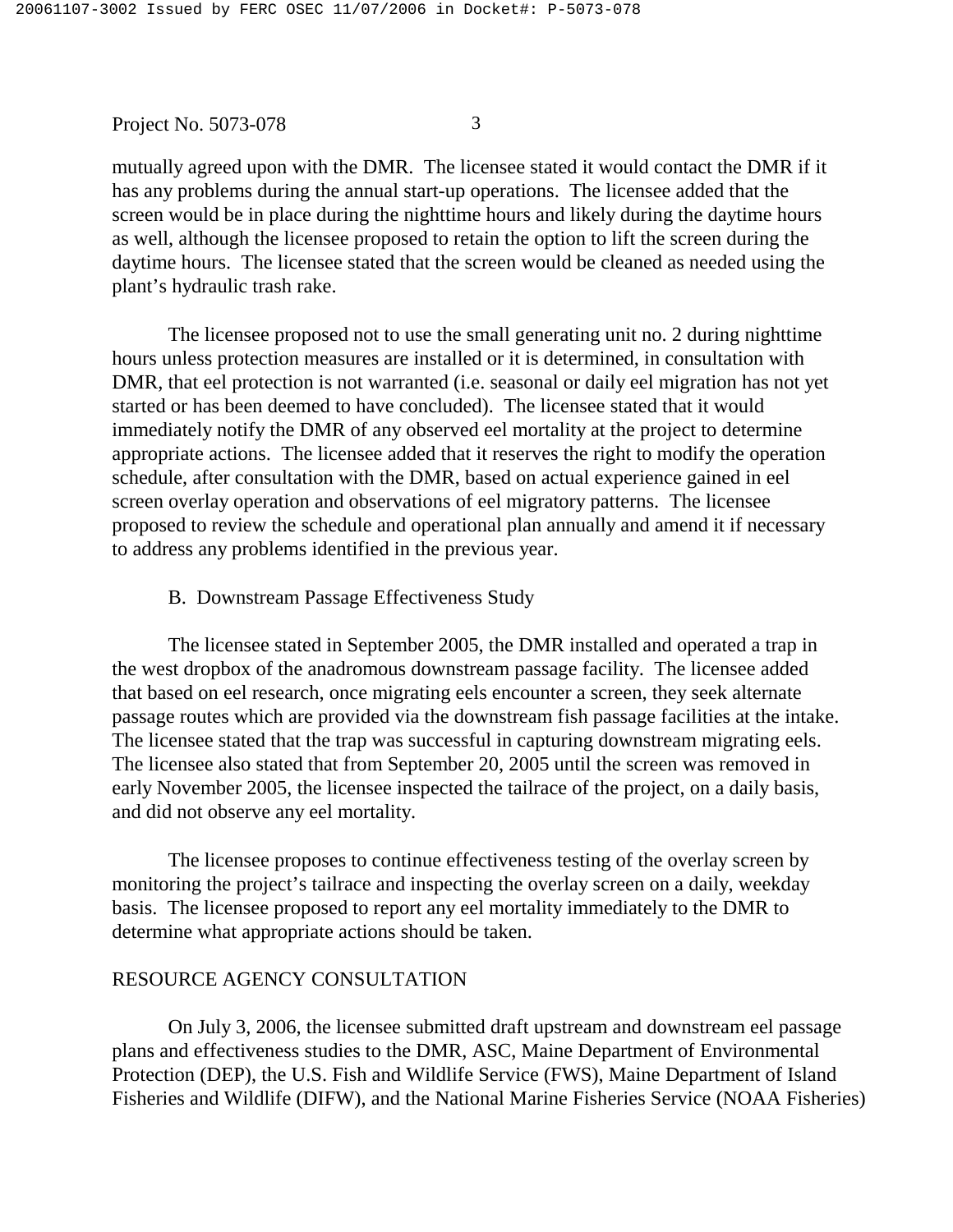for their review and comment. The DMR, ASC, FWS and DEP submitted comments which were included with the licensee's filing.

By email dated August 4, 2006, the DEP indicated they had no comment regarding the plans, but would appreciated a final copy of the plans including responses to agency comments.

The ASC, by email dated August 7, 2006, deferred to the DMR, FWS and NOAA Fisheries for comments regarding the draft operations and effectiveness plans.

By email dated August 8, 2006, the FWS recommended that the licensee also inspect the overlay eel screens at unit 1 on a daily basis for impingement related mortality. The FWS noted that any debris accumulation on the screens will increase the approach velocity, which is already at the maximum at the rated capacity, and may possibly impinge eels.

The FWS also stated that the eel fishway is sited and operated to pass elvers (less than eight inches) which the FWS concurs with. However, the FWS suggested that the plan include wording noting that additional measures may be required in the future if upstream passage of larger yellow eels becomes an objective.

Lastly, by email dated August 10, 2006, the DMR provided its comments. Regarding downstream eel passage, the DMR concurred with the FWS's comment that the licensee should included daily inspection of the overlay eel screens at unit 1 for impingement related mortality in case debris accumulates on the screens.

Regarding upstream passage, the DMR stated that the low counts since 2003 can be explained mostly by high flows over the spillway due to turbine repair or excess rainfall and a hole in the trap. The DMR added that it will continue to monitor passage and will work with the licensee to further test effectiveness if needed in the future.

## DISCUSSION

The licensee's final eel passage plans and effectiveness studies incorporated all the comments of the resource agencies with the exception of the FWS's wording regarding the upstream passage of yellow eels. The licensee explained that the management objective for eel passage focuses on the upstream passage of juvenile eels and not adults.

Adult eels are believed to die after spawning in the Sargasso Sea. After hatching and some development, the young eels, or elvers, return to freshwater rivers where they migrate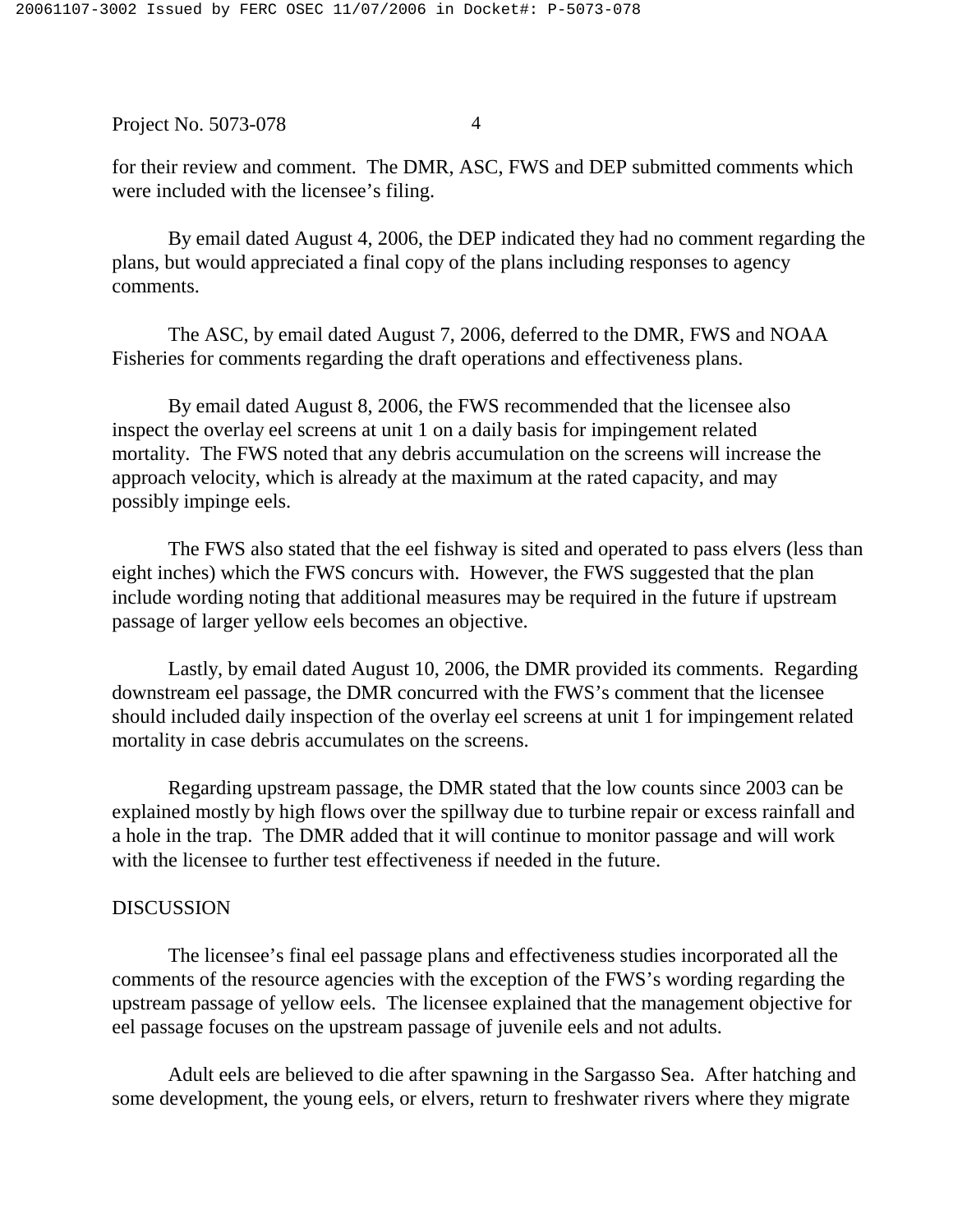upstream and remain until sexual maturity. After maturing, the adult eels migrate downstream to the ocean and return to the Sargasso Sea to spawn. Given the eel's life history, we concur with the licensee that it does not appear necessary, at this time; to include a provision in the plan for additional language regarding upstream passage of adult yellow eels.

The licensee's plan provides flexibility and adaptive management provisions for installing and removing the eel screens. The plan states that the licensee, based on consultation with the DMR, reserves the authority to modify the annual schedule based on actual experience gained in eel screen overlay operation and migratory patterns. Rather than formally requesting an amendment of the plan's schedule each year and approval from the Commission, the licensee's proposal and DMR's concurrence, that discretion for installing and removing the screens be left to the licensee and DMR appears reasonable. The dates for installation and removal should center on the dates specified in the approved downstream eel passage plan. Please note that a substantial or permanent alteration of the dates would require an amendment of the schedule, but modifying the schedule several days or a week based on migratory patterns, streamflows, weather conditions, etc. should not affect the overall rationale of the plan. The licensee, however, should be required to document its consultation with the DMR regarding any change from the September 1 installation date and the November 30 removal of the eel overlay screens. Written or email correspondence with the DMR should be retained at the project.

## **CONCLUSION**

The licensee's upstream and downstream eel passage plans and effectiveness studies, filed August 30, 2006, for the Benton Falls Project, adequately meets the requirements of the Order Approving Settlement, Transferring License and Amending Fish Passage Requirements and the KHDG Settlement Agreement. Accordingly, the licensee's plan, as modified, should be approved.

## The Director Orders:

(A) Benton Falls Associates' (licensee) upstream and downstream eel passage plans and effectiveness studies, filed August 30, 2006, for the Benton Falls Hydroelectric Project, as modified by paragraph (B), is approved.

(B) The licensee shall document its consultation with the Maine Department of Marine Resources (DMR) regarding any change from the September 1 installation date and the November 30 removal date of the eel overlay screens. Written or email correspondence with the DMR shall be retained at the project.